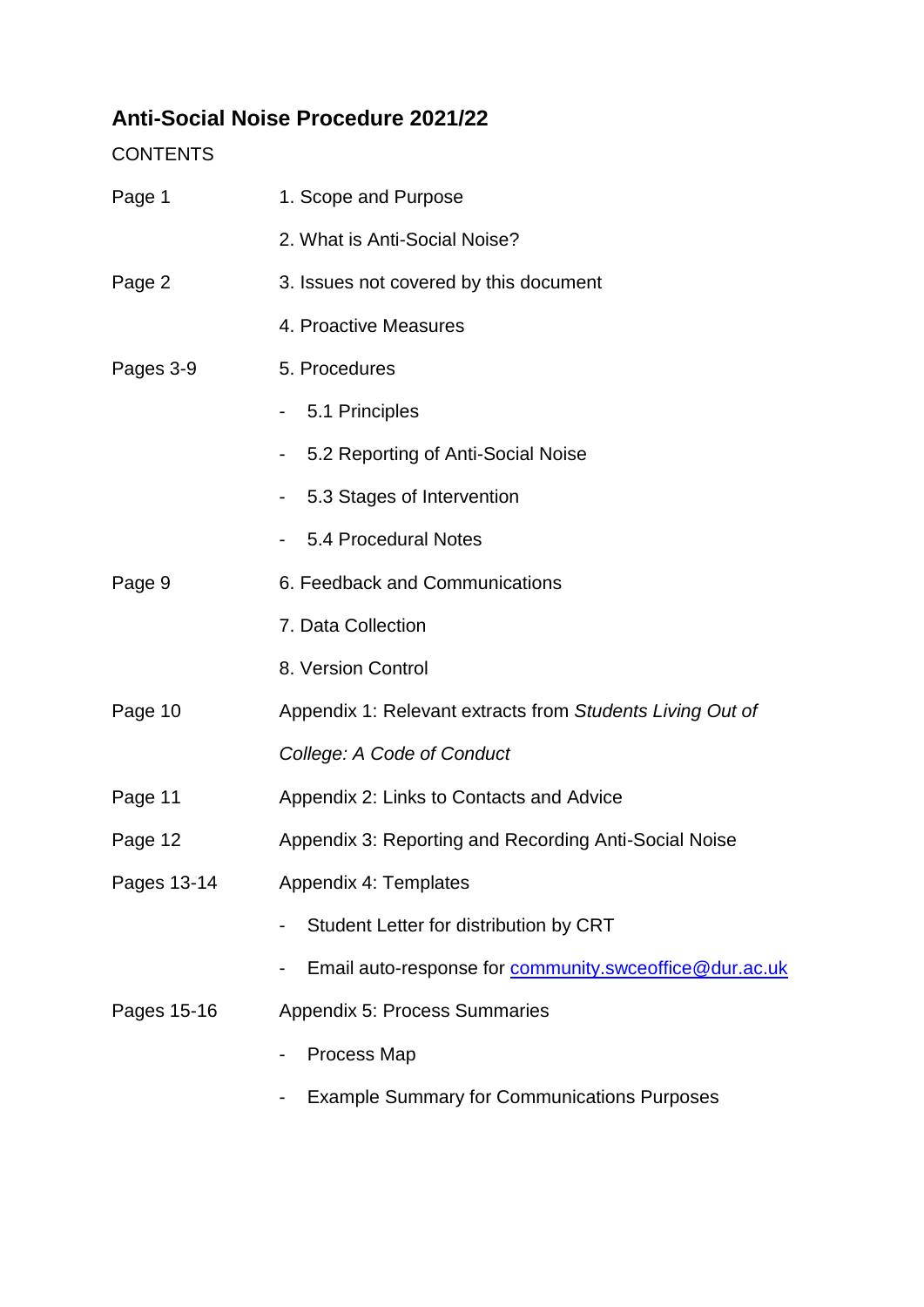### **Anti-Social Noise Procedure 2021/22**

### **1. Scope and Purpose**

- 1.1 All members of the Durham University community and the wider Durham City community have a right to live, work and study in an environment which is free from the negative impact and disruption caused by anti-social noise.
- 1.2 Mutual respect is expected between the local community, University staff and students.
- 1.3 The University's disciplinary jurisdiction over students' conduct is not limited to University premises or solely within term-time. This means, for example, that behaviour off campus and during vacations, weekends and evenings may be taken into consideration. It also means that behaviour in a social setting (for example, in residences) may have consequences whether or not it takes place during normal University opening hours.
- 1.4 This document sets out how the following will be dealt with: reported incidents of antisocial noise among livers-out.
- 1.5 More specifically, the objectives of this document are to:
	- Provide a framework for handling reports of Anti-Social Noise;
	- Clarify the roles of and interactions between partners (Durham University, Durham County Council and Durham Constabulary) in doing so;
	- Ensure all incidents are dealt with on a case-by-case basis and that the procedure is applied in a broadly consistent and fair manner.
- 1.6 This document should be read in conjunction with the [Non-Academic Misconduct](https://www.dur.ac.uk/colleges.se.division/studentsupportdirect/conductteam/nonacademicmisconduc/)  [Procedure](https://www.dur.ac.uk/colleges.se.division/studentsupportdirect/conductteam/nonacademicmisconduc/) (NAMP).
- 1.7 All members of the Durham University student body sign up to the [Student Pledge,](https://www.durham.ac.uk/colleges-and-student-experience/colleges/student-pledge/) which specifies that they undertake to: 'Be a good and considerate neighbour while living in College or within the wider Durham community.' The Pledge forms part of the University's [General Regulations](https://www.dur.ac.uk/university.calendar/volumei/general_regulations/) (General Regulation IV – Discipline).
- 1.8 The [Code of Conduct](https://www.dur.ac.uk/university.calendar/volumei/codes_of_practice/) for Students Living out of College also set outs expectations with regard to limiting noise and being a good neighbour (see Appendix 1).
- 1.9 We reserve the right to take disciplinary action in line with internal regulations where necessary.
- 1.10 Any offence which may also be of a criminal nature or involve issues of public protection may also be referred to the Police. (See 'Notification of Misconduct to the Police and Internal Action: A Code of Practice' on the [University Calendar](https://www.dur.ac.uk/university.calendar/volumei/codes_of_practice/) webpage.)

## **2. What is Anti-Social Noise (ASN)?**

2.1 Appendix A of the [NAMP](https://www.dur.ac.uk/colleges.se.division/studentsupportdirect/conductteam/nonacademicmisconduc/) specifies "Causing distress to others through excessive and unacceptable levels of noise in University residence on campus or in the local community" as an example of misconduct in the following categories: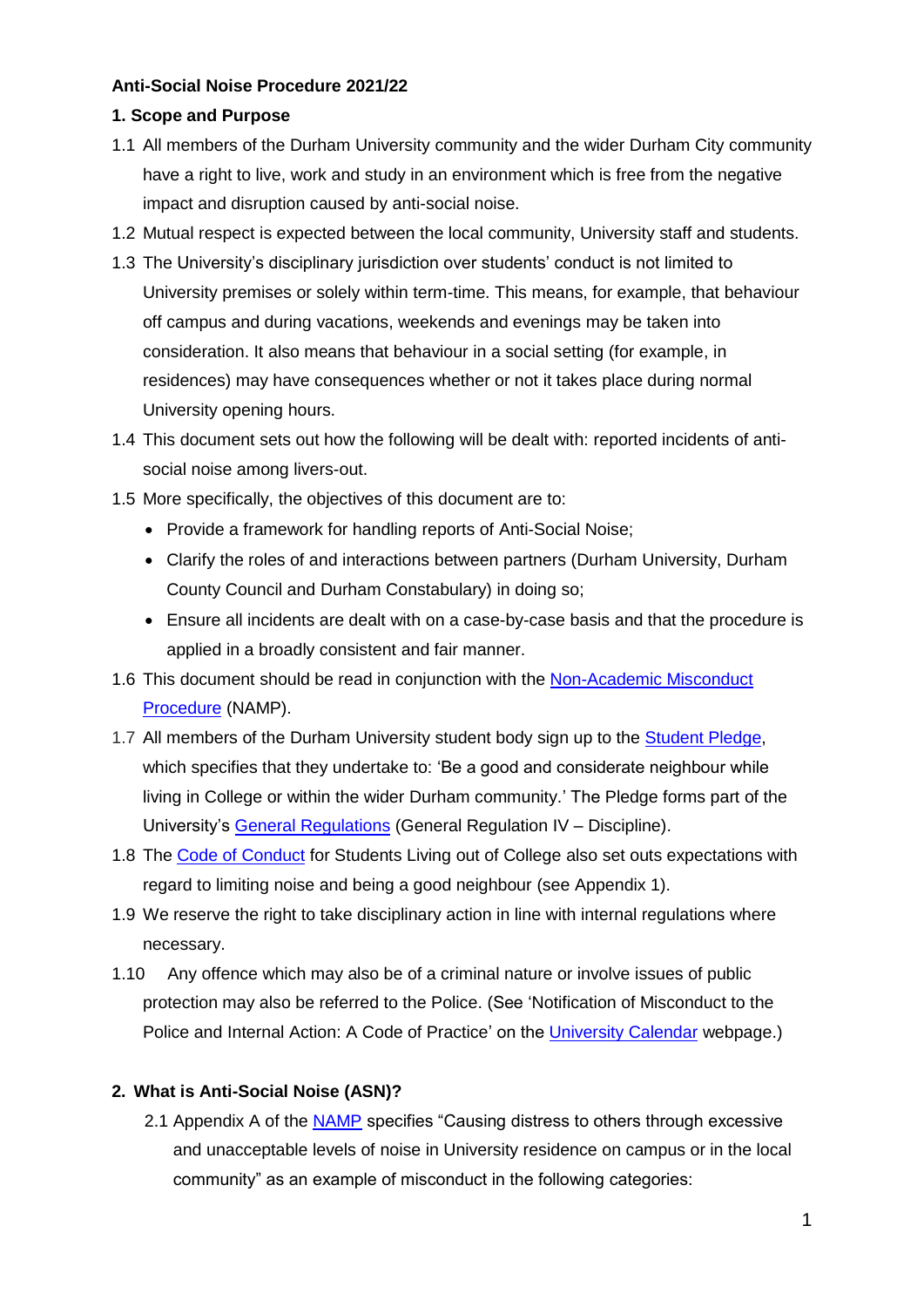- Actions which cause actual or potential distress or harm to others;
- Actions which disrupt the normal operations, and/or safe use of, the University including where applicable, reputational damage to the University;
- Actions which impede or interfere with the pursuance of work/study of University members, or impact on normal operations of the University.
- 2.2 The Environmental Protection Act 1990 incorporates "noise emitted from premises so as to be prejudicial to health or a nuisance" in its list of statutory nuisances.
- 2.3 ASN can have an impact on the health and wellbeing of any individual.
- 2.4 Those with existing medical conditions or poor mental health may experience deterioration or reduced resilience due to disturbed sleep. Neurodiverse individuals may, for example, experience noise as 'pain'.
- 2.5 Reports of ASN may be from members of the student body and/or members of the wider community.

## **3. Issues not covered by this document**

- 3.1 Separate protocols exist to deal with the following:
- Environmental Health issues (e.g. litter, pest control);
- Party Wall issues;
- Anti-Social Behaviour other than Anti-Social Noise (ASN);
- Complaints where ASN is being caused by non-student residents.
- 3.2 See Appendix 2 for links to contacts and advice regarding these issues.

### **4. Proactive Measures**

- 4.1 We aim to proactively encourage neighbourly behaviour via communications around the Student Pledge and Code of Conduct for those moving out into the community. These communications may be via:
	- the Community Liaison Manager;
	- Student Community Wardens;
	- Livers-Out Representatives;
	- JCR and/or MCR Representatives;
	- Colleges;
	- PVC (Colleges & Student Experience);
	- Durham Students' Union.

This applies mainly to students going into their second year, with reminders for third-year and fourth-year students. A relatively small percentage of first years also live out. We recognise and appreciate that the majority of our students generally act with due consideration for the wider community.

4.2 All students will be made aware of this procedure and its potential outcomes.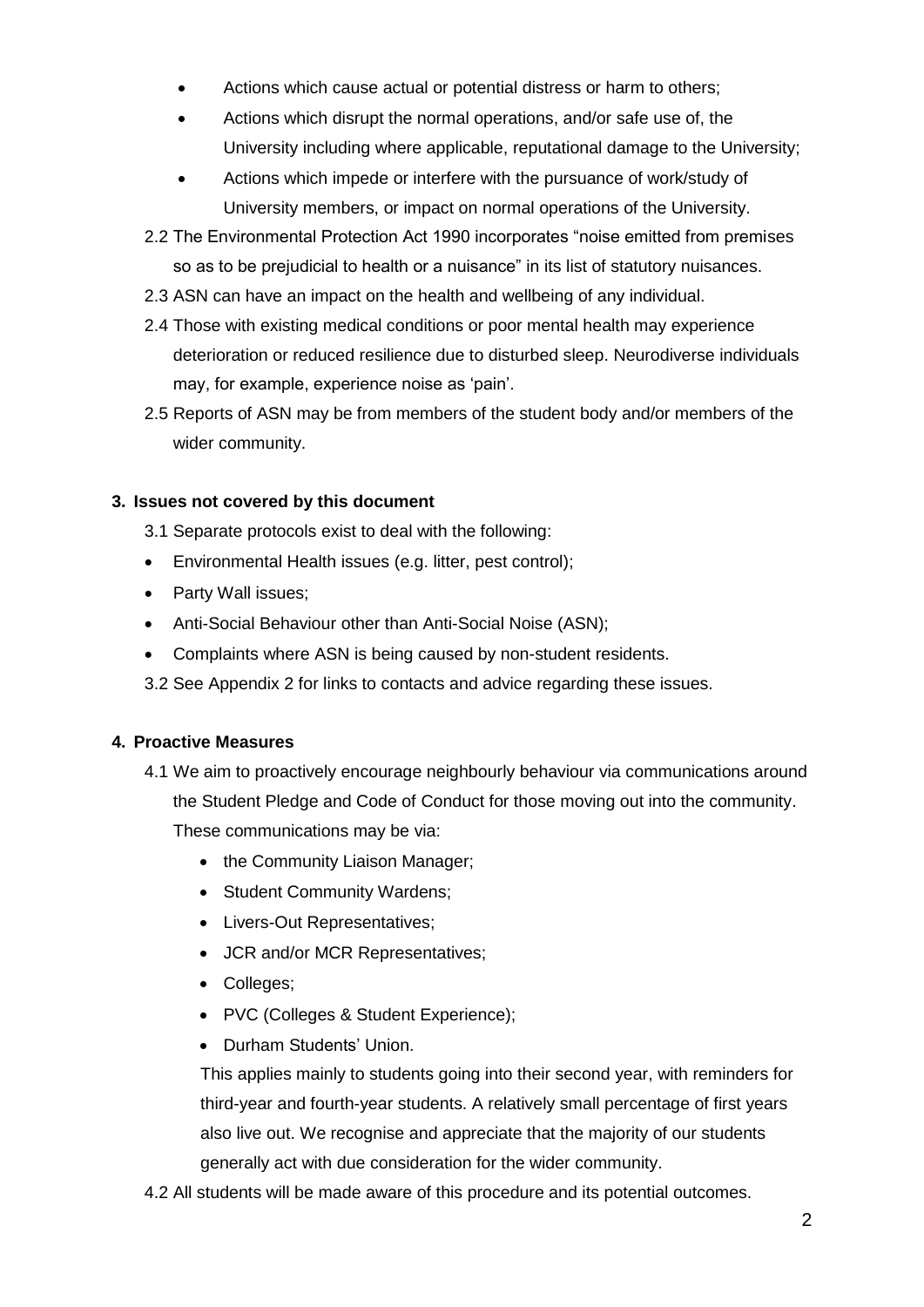- 4.3 All students will be made aware of the impact of ASN, including transient noise (causing a disturbance while passing through residential areas).
- 4.4 We are developing processes in the following areas in order to further strengthen our approach:
	- 4.4.1 Freshers' Reps\* (FREPs) leading by example at key points in Welcome and Orientation Week, such as on the walking routes between Colleges and the City, many of which pass through residential areas.

(\*'Fresher' is a term which is used to refer to students who are new to the University. The 'Freshers' Reps' or 'FREPs' are existing students in the second year of their studies and beyond, who provide welcome, guidance and support for new students.)

- 4.4.2 In 2021/22, working with Student Community Wardens to implement a Street Champion Scheme, encouraging student and non-student residents to engage, providing peer-led engagement around ASN, and proactively encouraging neighbourly behaviour (e.g. in streets with very few non-student residents; areas with previous/recent issues). Initial areas being considered for this targeted approach are: Viaduct, Whinney Hill, Sheraton Park. We intend that this contributes to our wider prevention programme to help reduce the number of noise-related complaints.
- 4.5 The University Security Community Response Team (CRT) is in place for 2021-22. This team was introduced in 2020 to support compliance with Covid-19 regulations. Formed from members of University Security staff, the CRT currently operates during term time, between the hours of 21:30 and 03:30, 7 days a week. Now Covid-19 regulations have been removed, the CRT have had their remit widened for this year and are responding to reports of noise made to the Police on 101 regarding student properties. They also undertake regular proactive patrols.

## **5. Procedures**

## 5.1 Principles

- 5.1.1 We are committed to supporting our partners in their duties relating to anti-social noise issues among livers-out.
- 5.1.2 When deciding what action to take, proportionality and the context of an incident will be guiding factors in all decisions, with each incident being considered on a case-by-case basis (taking repeat behaviour into account).
- 5.1.3 Action will be guided by the following approach, which was implemented in relation to breaches of Covid-19 regulations as part of the Managing Covid-19 Breaches Procedure in 2020-2021: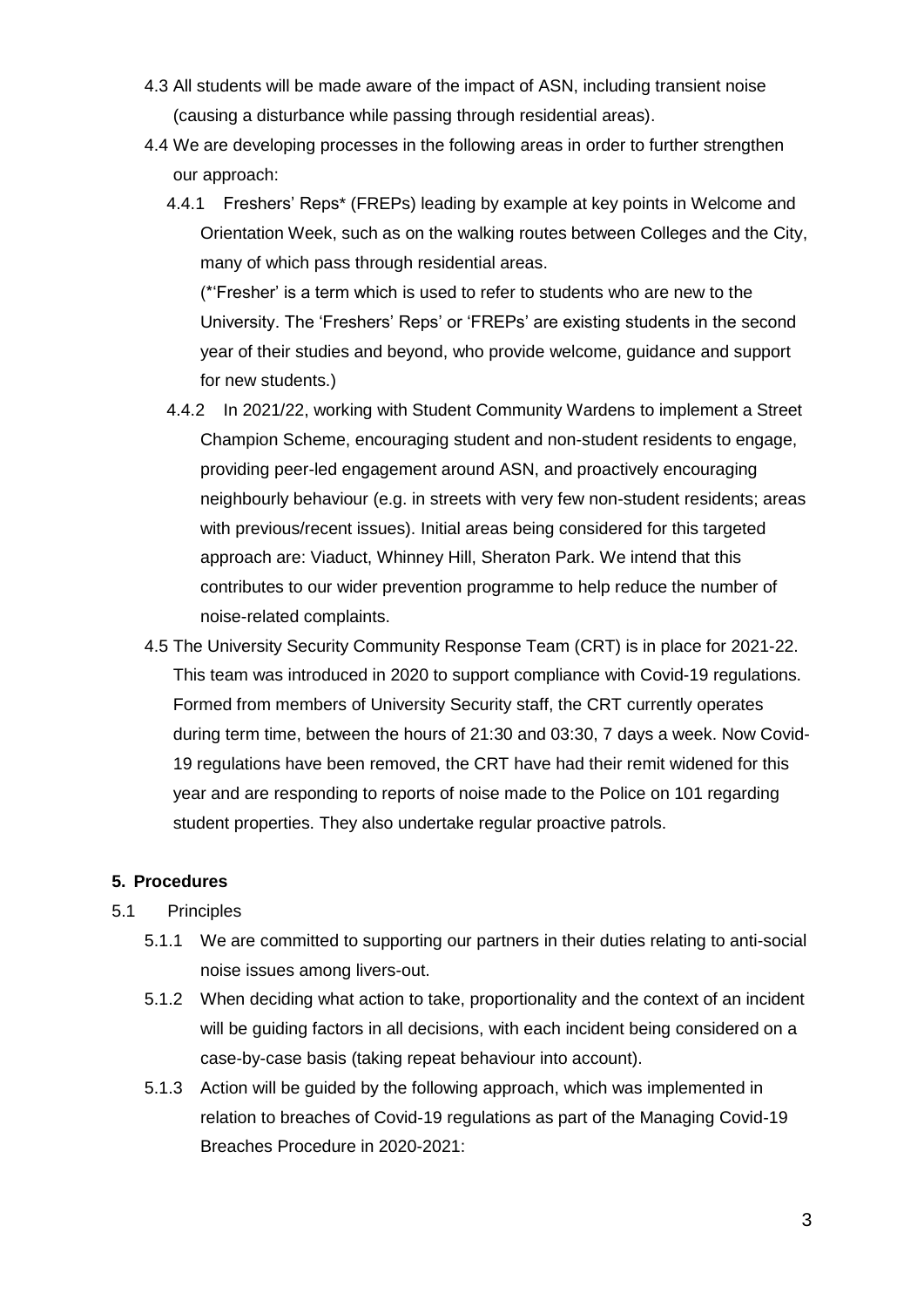| <b>Engage</b>  | Where an instance of Anti-Social Noise (ASN) is brought to the attention of<br>the University, we will speak to the individual(s) concerned to establish<br>their awareness and understanding of the situation.                                                          |  |
|----------------|--------------------------------------------------------------------------------------------------------------------------------------------------------------------------------------------------------------------------------------------------------------------------|--|
| <b>Explain</b> | We will explain the impact of ASN on the wider community and the<br>action(s) student(s) can take to resolve the situation.                                                                                                                                              |  |
| Encourage      | We will encourage the individual(s) to voluntarily and immediately comply<br>with the recommended action(s). We will seek assurance of a commitment<br>not to repeat the behaviour. Students will be reminded of the commitments<br>they gave via the Student Pledge.    |  |
| <b>Enforce</b> | Where there is a breach of legislation, appropriate evidence has been<br>gathered, and engagement, encouragement and explaining have not<br>resulted in an appropriate change of behaviour, action will be taken in<br>accordance with this Anti-Social Noise procedure. |  |

- 5.1.4 All parties will be treated fairly, consistently and with respect.
- 5.1.5 Where reports of Anti-Social Noise are perceived to be bullying, harassment or discrimination, the appropriate University procedure may be followed (see [Report + Support -](https://reportandsupport.durham.ac.uk/) Durham University for more information).
- 5.1.6 Reports will be monitored to ensure there is no abuse of this procedure.
- 5.1.7 Use of a third party to help resolve the problem, whether internal or external, may be considered where deemed appropriate.
- 5.1.8 Memoranda of Understanding exist between the three partners (Durham University, Durham County Council and Durham Constabulary) to allow for appropriate information sharing to support the following procedures.
- 5.1.9 It is recognised that this procedure will not cover every eventuality in the escalation process due to the diversity of reports received. Discretion may be employed throughout, although major deviations from the process must be recorded, explained and remain in line with broader University regulations.
- 5.2 Reporting of Anti-Social Noise (ASN)
	- 5.2.1 Evidence of ASN will be accepted from the following sources:
		- University Security Community Response Team (CRT) officers' reports and/or bodycam footage;
		- Durham Constabulary via Police University Liaison reports, bodycam footage, and/or 101 reports;
		- Video footage, audio recordings and/or testimony from complainants submitted as part of noise-monitoring activity between a complainant and DCC Nuisance Action Team following a 101 report being made.
	- 5.2.2 Reports from complainants sent directly to the University will be used only to demonstrate the impact of ASN and will not be sufficient to initiate the escalation process. All noise complaints need to go through the Police on 101.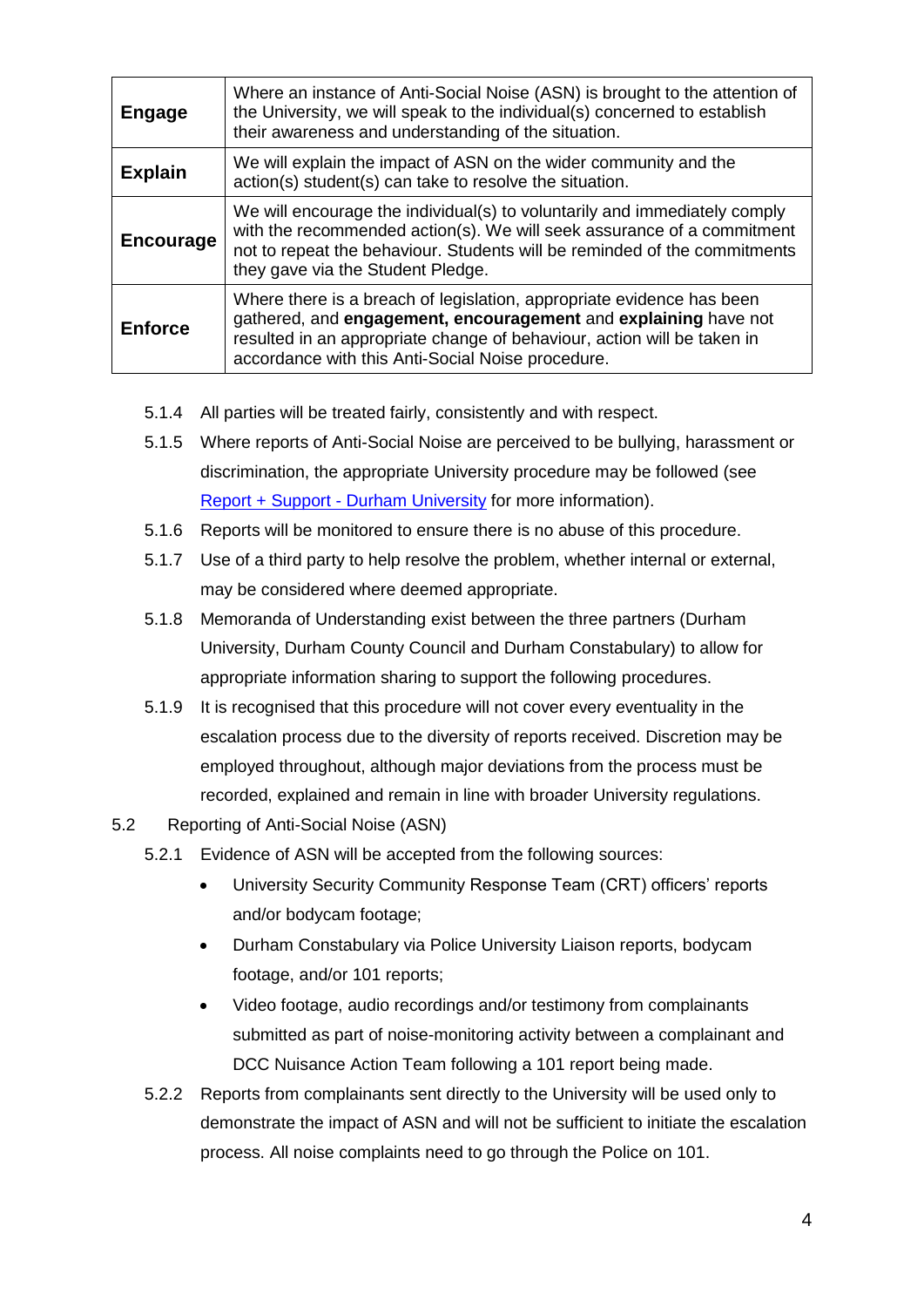- 5.2.3 Reports from the sources listed in 5.2.1 and additional contextual information from reporting parties (5.2.2) may be retained in accordance with respective partners' retention schedules. (The University's Record Retention Schedule is available here: [Records Retention Schedule -](https://www.durham.ac.uk/about-us/governance/information-governance/records-information-management/retention-schedule/) Durham University)
- 5.2.4 Transient noise, by definition, is temporary and unlikely to be caught in time if reported via 101. Where the CRT, a DCC officer or Police have identified individuals responsible for transient noise while on proactive patrol, appropriate action will be taken in line with this procedure.

# 5.3 Stages of Intervention: Process (summaries available at Appendix 5)

# 5.3.1 Disturbance 1

# $\triangleright$  Activity by complainant

A call is made to 101 regarding a student property.

(Additional supporting evidence may also be submitted to the Durham County Council (DCC) Nuisance Action Team via the tools available – see Appendix 3.)

# $\triangleright$  Activity in response to complaint

101 call handlers submit call-out to the Community Response Team (CRT) via email. CRT attend while on shift (21:30-03:30) or during next shift if necessary; gather bodycam evidence where possible.

# $\triangleright$  Student engagement

*Engage, Explain, Encourage* approach: CRT issue Pledge and Student Letter (the letter explains potential consequences of Anti-Social Noise (ASN) – see Appendix 4). CRT give verbal reminder of:

- Pledge and Code of Conduct;
- Use of Community Protection Warnings (CPWs) and Notices (CPNs);
- Being quiet, especially between 11pm and 7am;
- Avoiding unreasonable noise at any time;
- Neighbourly behaviour.
- $\triangleright$  Escalation activity

CRT reports sent to Community Liaison Manager.

DU maintains a record to be shared with DCC should a second disturbance occur, in view of our civic duties to the wider community as a university.

(Police University Liaison will also monitor 101 call log and follow up with DCC/DU where necessary.)

# 5.3.2 Disturbance 2

 $\triangleright$  Activity by complainant

A call is made to 101 regarding a student property.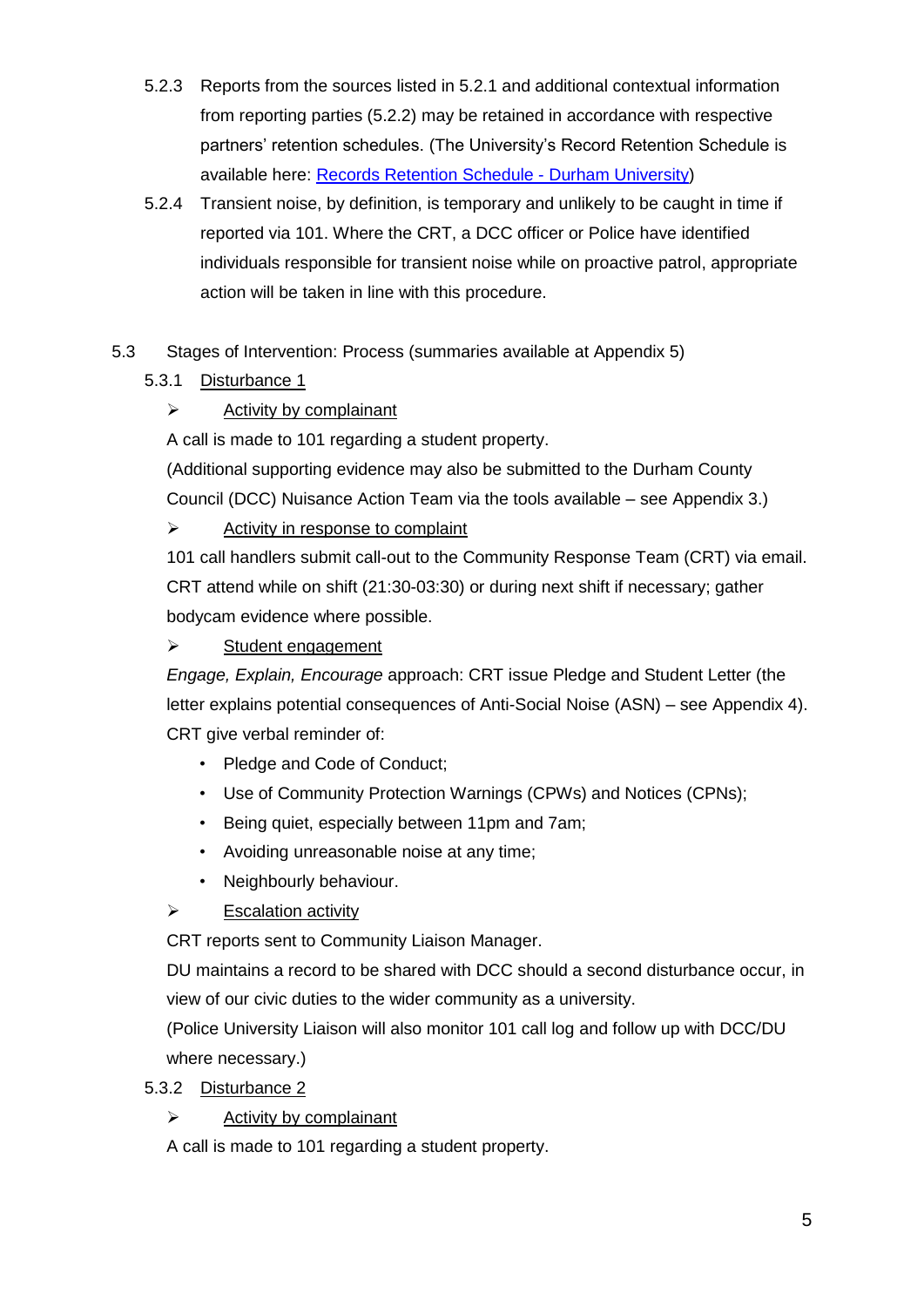(Additional supporting evidence may also be submitted to the Durham County Council (DCC) Nuisance Action Team via the tools available – see Appendix 3.)

 $\triangleright$  Activity in response to complaint

CRT attend as at Disturbance 1 if 101 call-out received during shift; gather bodycam evidence.

DCC Nuisance Action Team Officer attends during the day, within 5 working days of receipt of the necessary information. The normative expectation would be the issuing of a CPW.

# $\triangleright$  Student engagement

CRT encourage immediate improvement in behaviour at time of disturbance and remind students of use of Community Protection Warnings and Notices (CPWs and CPNs).

DCC Nuisance Action Team Officer issues CPW and explains potential next steps (potentially the issuing of a CPN) should further ASN occur.

# $\triangleright$  Escalation activity

CRT reports sent to Community Liaison Manager.

DU shares necessary data with DCC.

DU and DCC maintain records of data shared.

(Police University Liaison will also monitor 101 call log and follow up with DCC/DU where necessary.)

# 5.3.3 Disturbance 3

# $\triangleright$  Activity by complainant

A call is made to 101 regarding a student property.

(Additional supporting evidence may also be submitted to the Durham County Council (DCC) Nuisance Action Team via the tools available – see Appendix 3.)

 $\triangleright$  Activity in response to complaint

CRT attend as at Disturbance 1 if 101 call-out received during shift; gather bodycam evidence.

DCC Nuisance Action Team Officer attends during the day, within 5 working days of the receipt of the necessary information. The normative expectation would be the issuing of a Community Protection Notice (CPN).

# $\triangleright$  Student engagement

CRT encourage immediate improvement in behaviour if attend at time of disturbance and remind students of use of CPWs and CPNs.

DCC Nuisance Action Team Officer issues CPN and explains potential consequences.

Escalation activity

CRT reports sent to Community Liaison Manager.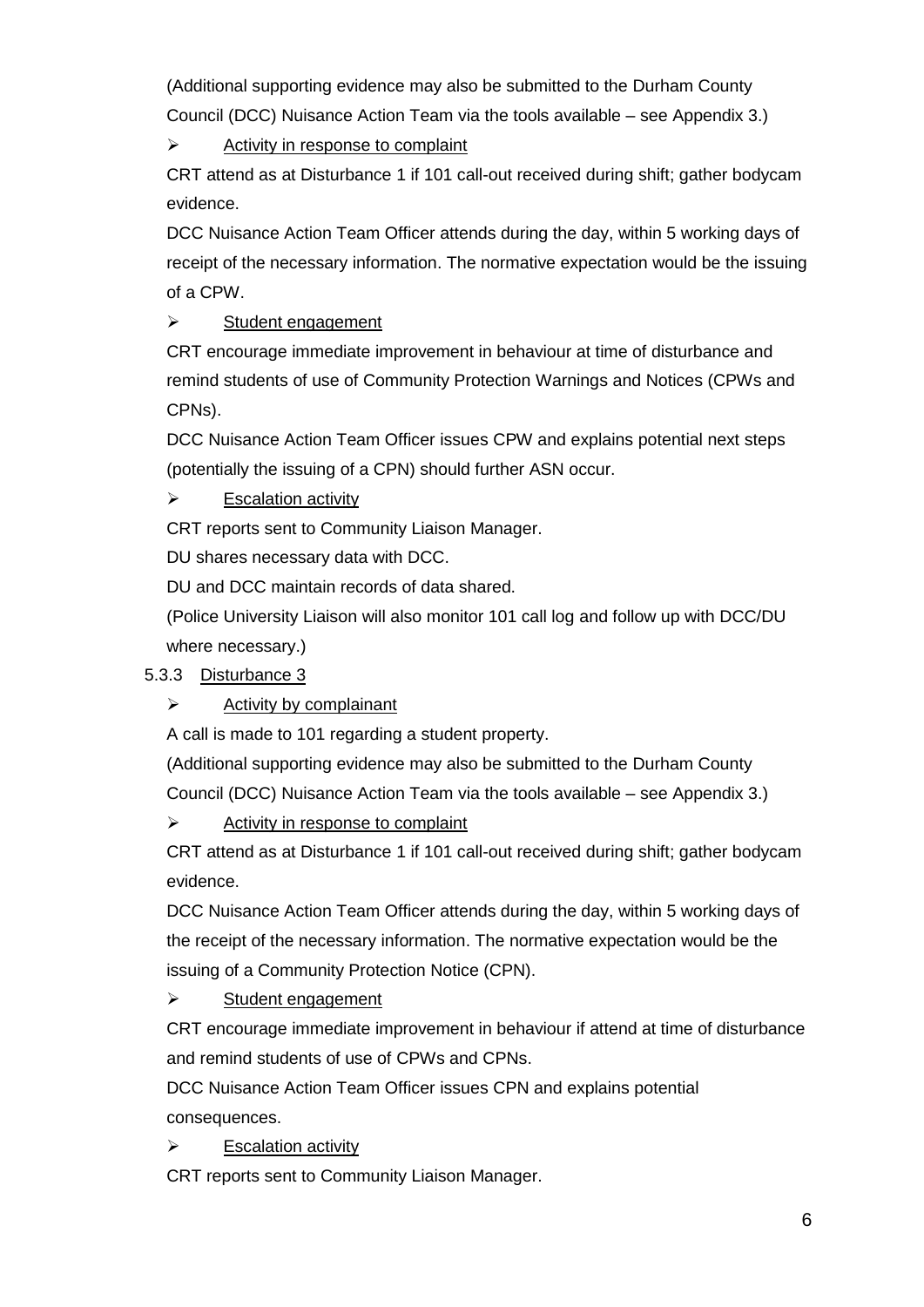DU shares necessary data with DCC.

DU and DCC maintain records of data shared.

(Police University Liaison will also monitor 101 call log and follow up with DCC/DU where necessary.)

# 5.3.4 Disturbance 4

# $\triangleright$  Activity by complainant

A call is made to 101 regarding a student property.

(Additional supporting evidence may also be submitted to the Durham County

Council (DCC) Nuisance Action Team via the tools available – see Appendix 3.)

# $\triangleright$  Activity in response to complaint

CRT attend as at Disturbance 1 if 101 call-out received during shift; gather bodycam evidence with a view to a Fixed Penalty Notice (FPN) being issued through DCC within 5 working days of receipt of the necessary information.

DCC Nuisance Action Team Officer attends during the day.

# $\triangleright$  Student engagement

CRT encourage immediate improvement in behaviour if attend at time of disturbance and remind students of use of CPWs and CPNs.

DCC Nuisance Action Team Officer issues FPN and explains further potential consequences (potential prosecution).

# $\triangleright$  Escalation activity

CRT reports sent to Community Liaison Manager.

DU shares necessary data with DCC.

DCC may at its discretion choose to inform DU when a Fixed Penalty Notice (FPN) has been issued so that DU in its discretion can consider whether further investigation under the Non-Academic Misconduct Procedure is warranted.

DU and DCC maintain records of data shared.

(Police University Liaison will also monitor 101 call log and follow up with DCC/DU where necessary.)

# 5.4 Procedural Notes

- 5.4.1 Where a DCC Nuisance Action Team Officer is to attend (Disturbance 2 onwards), they will aim to attend within 5 working days of the necessary information being received, or otherwise as soon as reasonably practical.
- 5.4.2 Where a 101 call is outside of CRT hours of operation, Durham Constabulary will, resource dependent, carry out a visit. The CRT and/or the DCC Nuisance Action Team Officer will visit on the next shift following that call if the Police are unable to attend or in order to follow up, in line with the above process.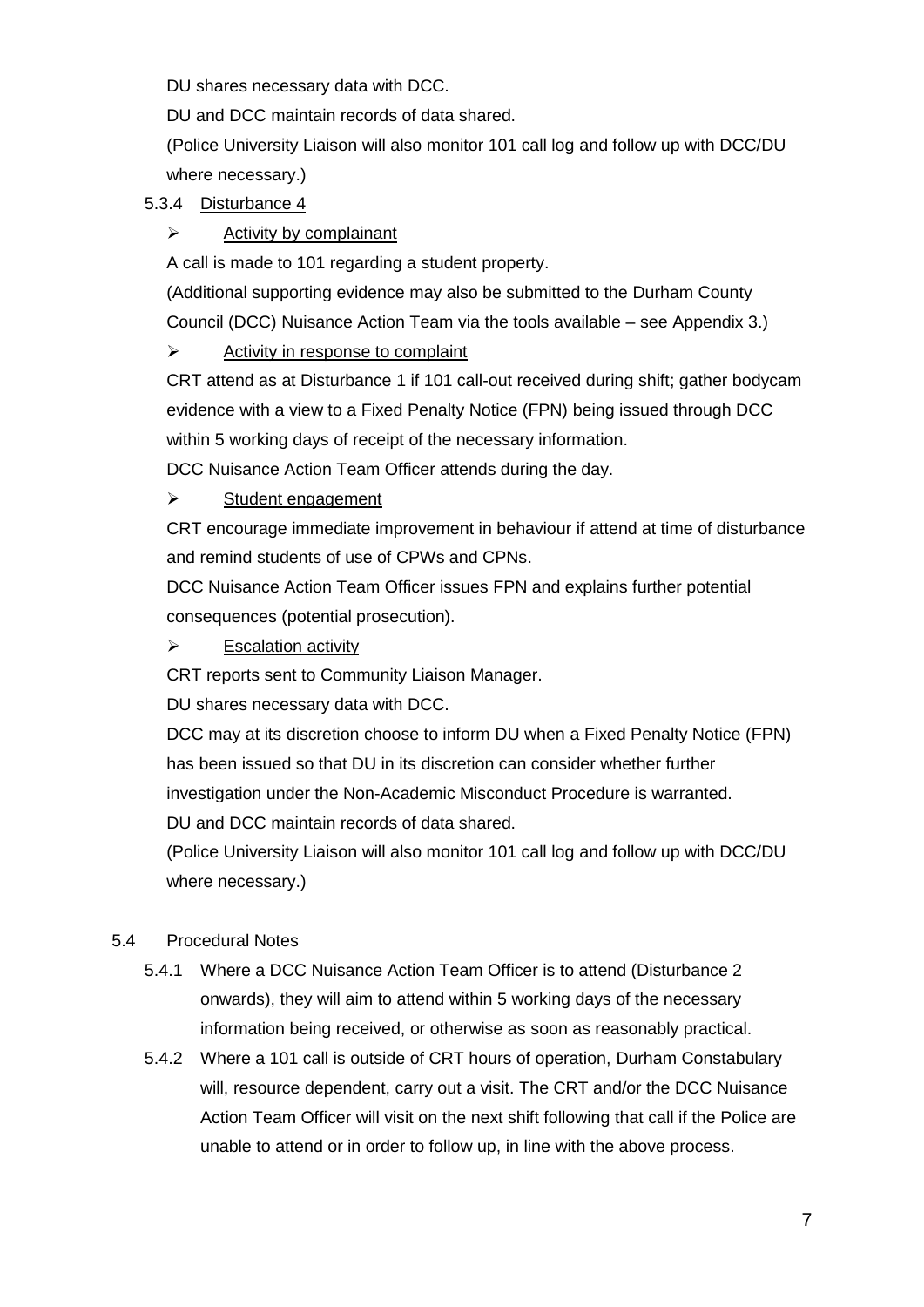- 5.4.3 Where a 101 call is received during vacation periods when the CRT are inactive, Durham Constabulary will, resource dependent, carry out a visit during the nighttime period. A daytime follow-up visit will be carried out by the DCC Nuisance Action Team in line with this procedure whether or not Durham Constabulary have attended.
	- 5.4.3.1 To enable follow-up in these circumstances, Durham Constabulary and Durham County Council will share data in accordance with their existing protocols.
	- 5.4.3.2 Particularly while the CRT are inactive during vacation periods, complainants are encouraged to submit evidence via DCC Nuisance Action Team's reporting tools in addition to calling 101. (See Appendix 3 for more information.)
- 5.4.4 The CRT's target response time is 30 minutes. If Anti-Social Noise is ongoing 1 hour or more after the initial call, another report can be made to 101.
- 5.4.5 Student engagement and escalation activity as described in the above stages will take place where the evidence is sufficient to demonstrate that anti-social noise (ASN) has occurred. If, for example, the CRT attend a call-out within the target response time and find no evidence of ASN, the complaint will not be escalated and data will not be shared.
	- 5.4.5.1 Where no engagement takes place at the time of an incident, the CRT will attempt engagement on a revisit to the same property, wherever possible, on the next shift. If no engagement occurs on the revisit, the case will be referred directly to the Police University Liaison team.
- 5.4.6 In most cases, the process of moving through the stages sequentially will be appropriate. However, there may be occasions where decisive action will need to be taken immediately (e.g. where aggravating factors are present). In such cases there is the option of fast tracking cases to DCC for the potential issuing of CPWs, CPNs or FPNs, whatever is deemed most appropriate on a case-by-case basis.
	- 5.4.6.1 Cases escalated in this way must have appropriate evidence (see 5.2.1) to support the decision.
- 5.4.7 CPWs and CPNs are issued in an individual's name, not to addresses/households.
- 5.4.8 An appeal may be made against a CPW if it has been issued to a member of the household who was not present at the time of the disturbance or was present but was not involved. Such an appeal must be made in writing, with appropriate supporting evidence, to Durham County Council's Nuisance Action Team.
- 5.4.9 An individual issued with a CPN may appeal to a magistrates' court.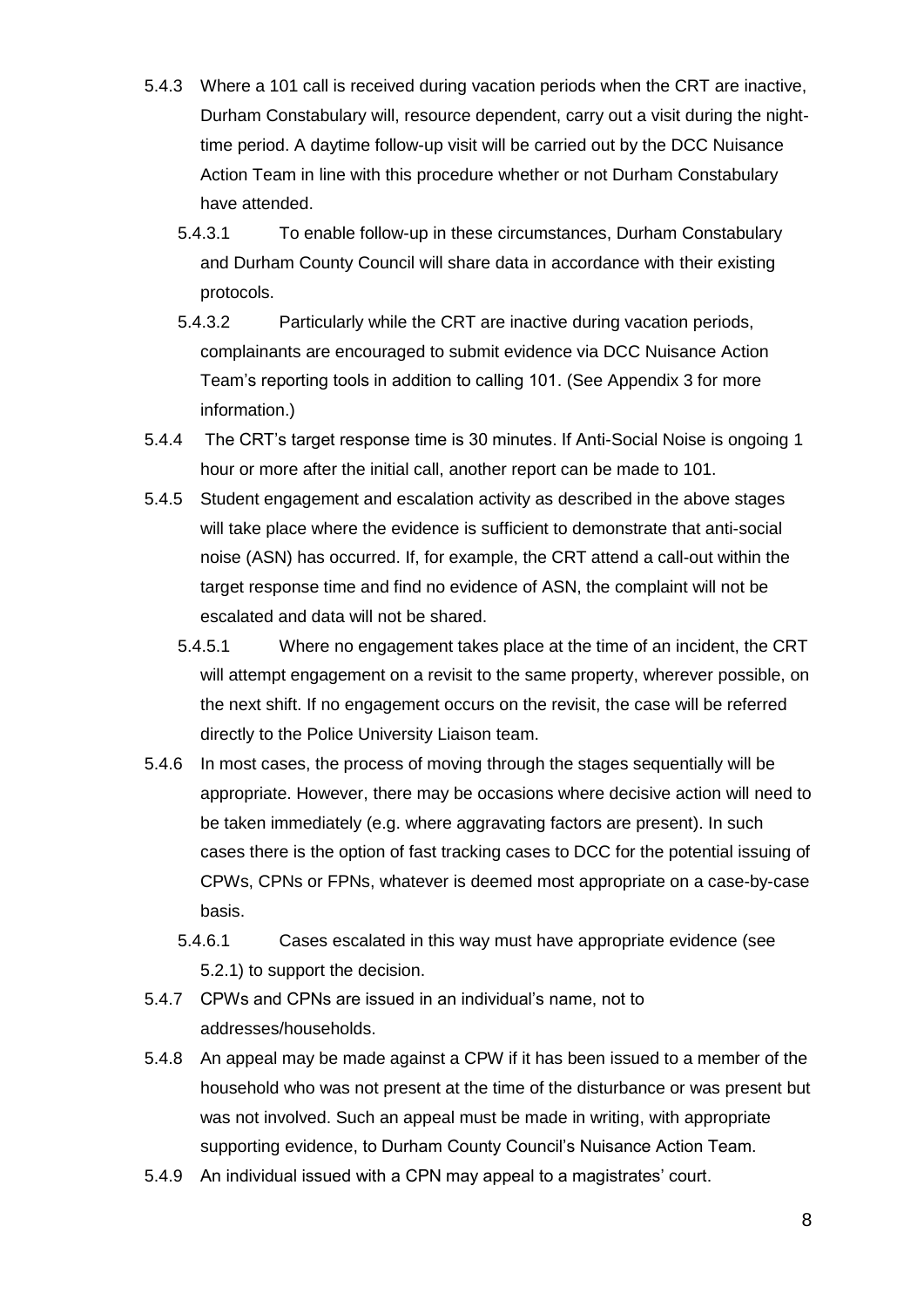- 5.4.10 ASN incidents originating from those living in Purpose-Built Student Accommodation (PBSA) will be dealt with internally by the PBSA management.
- 5.4.11 101 call handlers across all shifts will be briefed via the Neighbourhood Policing Team regarding the CRT's active dates and shift times.
- 5.4.12 Depending on the licensing conditions in place, Durham County Council may contact landlords/letting agents where legislative duty is not being fulfilled.

## **6. Feedback and Communications**

- 6.1.1 The University and/or Durham County Council will make complainants aware of this procedure, related procedures and the potential outcomes of escalation.
- 6.1.2 Durham County Council may make complainants aware of whether a property has been escalated through the stages outlined in this procedure if it is appropriate to do so.
- 6.1.3 Specific outcomes for individual students will not be communicated to complainants.
- 6.1.4 The University will communicate the implementation of this procedure to staff and students via internal channels and will communicate the same to the wider community via residents' groups and external channels.
- 6.1.5 The University and Durham County Council will communicate with the wider community to ensure the process of making a report is clear and there is sufficient signposting to 101 and the Council's reporting tools.

# **7. Data collection**

- 7.1 The protocols for data sharing between partners have been set out in the relevant Memoranda of Understanding.
- 7.2 The University will regularly maintain its data relating to this procedure, including recording a date by which deletion is required and updating the data accordingly.

## **8. Version control**

| Owner                |                                                           |  |  |
|----------------------|-----------------------------------------------------------|--|--|
| <b>Author</b>        | Rebecca Eves, Community Liaison Manager (Maternity Cover) |  |  |
| <b>Version</b>       | 1.9                                                       |  |  |
| <b>Created</b>       | November 2021                                             |  |  |
| <b>Approval date</b> | 12 <sup>th</sup> November 2021                            |  |  |
| Approved by          | Jeremy Cook                                               |  |  |
| <b>Revision date</b> | <b>July 2022</b>                                          |  |  |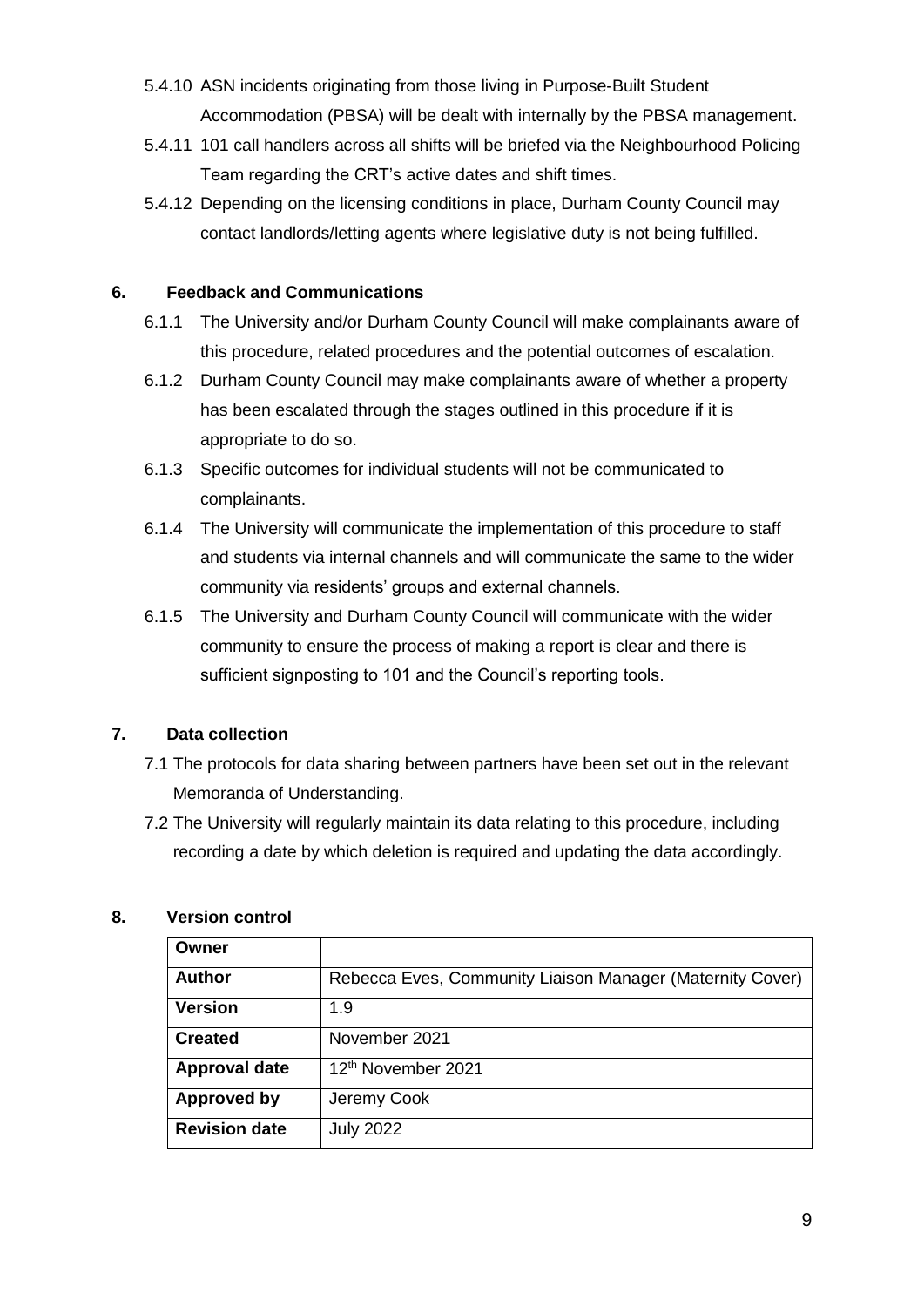# **Appendix 1: Relevant extracts from [Students Living Out of College: A Code of](https://www.dur.ac.uk/university.calendar/volumei/codes_of_practice/)  [Conduct](https://www.dur.ac.uk/university.calendar/volumei/codes_of_practice/)**

## **On Being Good Neighbours**

Some neighbours may not be familiar with the University or with the pressures and exuberance of student life. You and your housemates may be a local resident's only contact with the University. The University and all your fellow students will, therefore, be judged by your behaviour. It is extremely important that you establish and maintain good relations with your neighbours (and they with you). The goodwill of all residents is essential for good relations and in any case you will derive greater pleasure from living out if you get on well with your neighbours. Relationships between local residents and students are not necessarily a source of antipathy. Consider joining or supporting your local residents' association as this will provide you with an opportunity to contribute to your neighbourhood. Remember that you are an important part of the community.

### **Noise**

Excessive noise at any time, but particularly late at night, is very un-neighbourly and can cause great distress. It is especially disturbing to those whose working day starts and finishes earlier than yours or who need an undisturbed night, particularly between Sunday night and Friday morning which are for most people their working week. Do please respect the needs of others, particularly in terraced houses with thin walls. Please keep radios, TVs and any other music at low volume. If you have a party at your home, remember to inform your neighbours and to promise them that it will finish at a reasonable, and specified, time. Think about inviting them to your party. During summer months, please remember that noise from garden parties can be excessive even if this is just normal conversation levels. Fireworks should not be let off late in the evening and certainly not during the early hours of the morning (this can be anti-social and may be interpreted as a criminal offence). You should be aware that any citizen who is repeatedly disturbed by excessive noise or other unacceptable behaviour may also contact the Environmental Health Office or the Police who have extensive powers to deal with anti-social activities.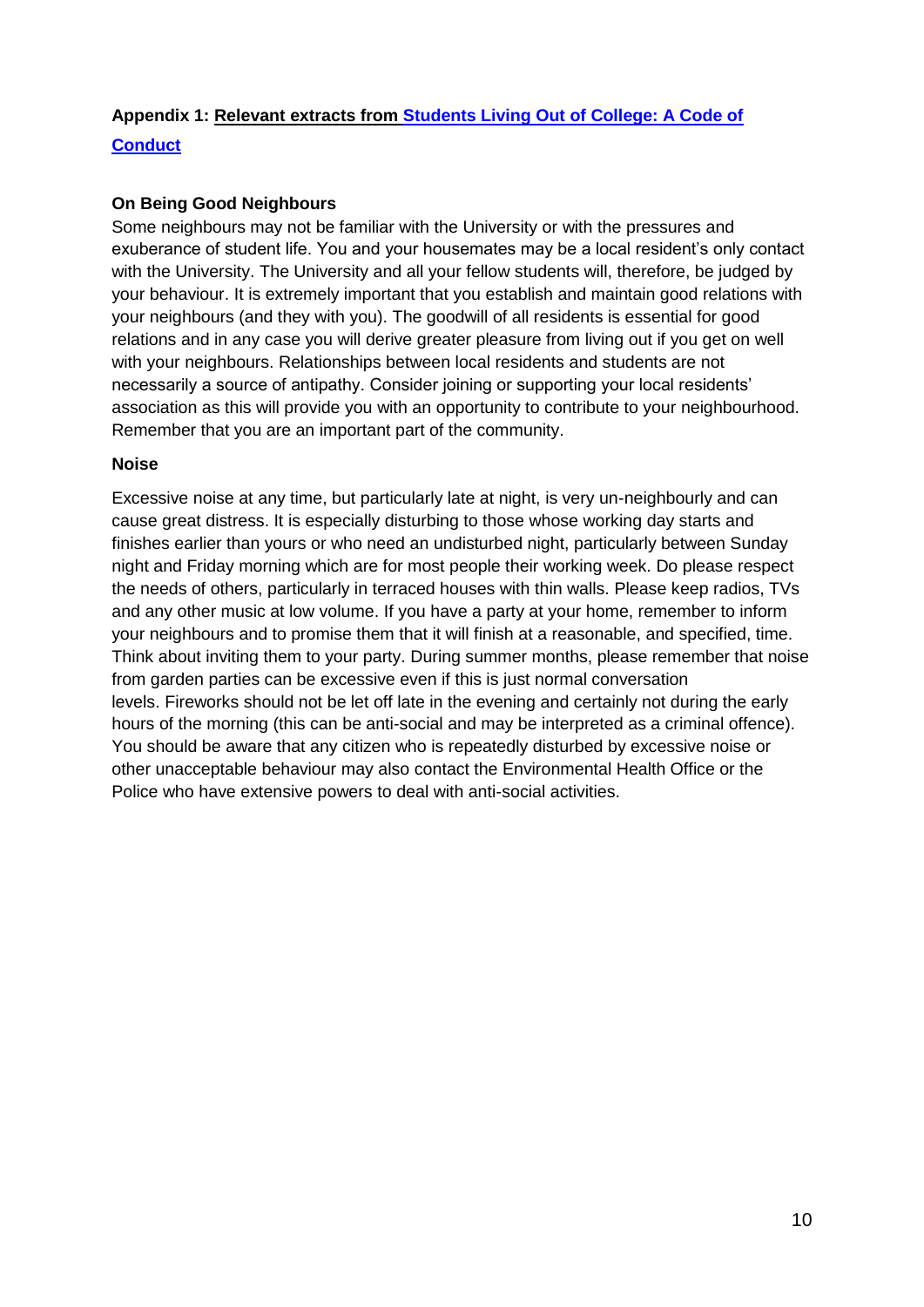# **Appendix 2: Links to Contacts and Advice**

## CPN information

Legislation: [Anti-social Behaviour, Crime and Policing Act 2014 \(legislation.gov.uk\)](https://www.legislation.gov.uk/ukpga/2014/12/part/4/chapter/1/crossheading/community-protection-notices/enacted)

## Statutory Noise Nuisance

UK Government: [https://www.gov.uk/guidance/noise-nuisances-how-councils-deal-with](https://www.gov.uk/guidance/noise-nuisances-how-councils-deal-with-complaints)[complaints](https://www.gov.uk/guidance/noise-nuisances-how-councils-deal-with-complaints)

Durham County Council: <https://www.durham.gov.uk/noisecomplaints>

Environmental Health

Durham County Council:<https://www.durham.gov.uk/environment>

## Anti-Social Behaviour

Citizens Advice: [https://www.citizensadvice.org.uk/housing/problems-where-you-](https://www.citizensadvice.org.uk/housing/problems-where-you-live/complaining-about-your-neighbour/)

[live/complaining-about-your-neighbour/](https://www.citizensadvice.org.uk/housing/problems-where-you-live/complaining-about-your-neighbour/)

Crime Stoppers: [https://crimestoppers-uk.org/keeping-safe/community-family/antisocial-](https://crimestoppers-uk.org/keeping-safe/community-family/antisocial-behaviour)

### [behaviour](https://crimestoppers-uk.org/keeping-safe/community-family/antisocial-behaviour)

ASB Help:<https://asbhelp.co.uk/>

Durham Constabulary: [https://www.durham.police.uk/Advice-Centre/Supporting-Victims-of-](https://www.durham.police.uk/Advice-Centre/Supporting-Victims-of-Crime/Durham-Support-VOC-Documents/ASB-victims-revised-booklet.pdf)[Crime/Durham-Support-VOC-Documents/ASB-victims-revised-booklet.pdf](https://www.durham.police.uk/Advice-Centre/Supporting-Victims-of-Crime/Durham-Support-VOC-Documents/ASB-victims-revised-booklet.pdf)

Student Advice and Support

Durham Students' Union: <https://www.durhamsu.com/>

Durham University Counselling Service:<https://www.dur.ac.uk/counselling.service/> Report + Support Tool with links to policies: [Report + Support -](https://reportandsupport.durham.ac.uk/) Durham University

## **Mediation**

Durham County Council: [https://www.restorativehub.org.uk/anti-social-behaviour-conflict](https://www.restorativehub.org.uk/anti-social-behaviour-conflict-disputes/)[disputes/](https://www.restorativehub.org.uk/anti-social-behaviour-conflict-disputes/)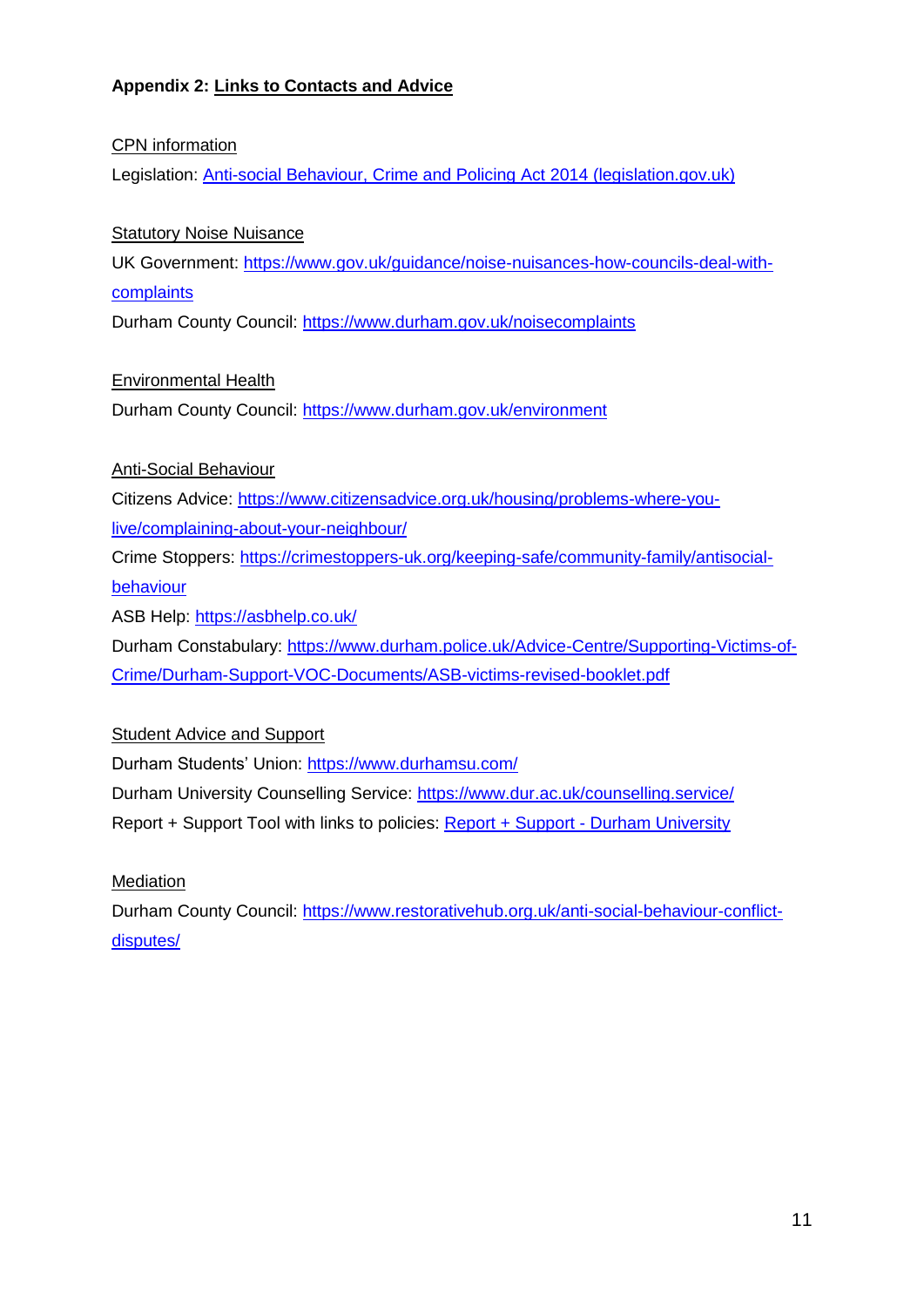# **Appendix 3: Reporting and Recording Anti-Social Noise**

[Information that can be used in Communications materials]

## **Reporting**

Anti-social noise should be reported via 101, the Police non-emergency number, in the first instance. Police [101 Live Chat](https://www.durham.police.uk/Report-It/101-Live-Chat/101-Live-Chat.aspx) is also available between 09:00 and 18:00, seven days a week. (Criminal behaviour requiring urgent attention should be reported to 999.) During University term time, and between 21:30 and 03:30, reports of noise regarding student properties made via 101 will be passed to the University Security Community Response Team (CRT), who will aim to visit the address within 30 minutes. Durham County Council and Durham Constabulary are supporting the University in tackling anti-social noise and will also follow up on reports of anti-social noise when the CRT is inactive.

In response to repeated instances of anti-social noise, Durham County Council may issue a Community Protection Notice (CPN). Failure to comply with a CPN can result in a fixed penalty notice and prosecution.

## **Supporting evidence**

[The Noise App,](https://www.thenoiseapp.com/#/) provided by Durham County Council, enables residents to record the noise they are suffering from. This app should be used to provide further supporting evidence once a noise issue has been reported to 101. A user guide for the app is available [here.](https://www.durham.gov.uk/media/28479/Noise-App-User-Guide/pdf/NoiseAppUserGuide_.pdf?m=637552835075570000) Should you not be able to use the noise app then you can keep a record of the problem on [diary](https://www.durham.gov.uk/media/28478/Noise-information-leaflet-and-diary-sheets/pdf/Noiseinformationleafletanddiarysheets.pdf?m=637552835078770000)  [sheets.](https://www.durham.gov.uk/media/28478/Noise-information-leaflet-and-diary-sheets/pdf/Noiseinformationleafletanddiarysheets.pdf?m=637552835078770000)

## **Other noise complaints**

The above procedure is intended to address noise associated with student parties, particularly within anti-social hours. Durham County Council has a separate process for investigating ongoing and persistent noise complaints such as regularly playing the TV loudly or talking on the phone outside during unsociable hours. Should issues arise such as these, then a complaint can be logged via [Do It Online.](https://doitonline.durham.gov.uk/en/AchieveForms/?form_uri=sandbox-publish://AF-Process-7832e163-00fa-4f00-90c1-73f6211bd7c4/AF-Stage-ff1c6688-75cd-4ed3-8f3b-e53a834ba036/definition.json&redirectlink=%2FService%2FServiceRating%3Fserviceid%3DAF-Process-7832e163-00fa-4f00-90c1-73f6211bd7c4%26service%3DR4%26postRatingRedirectUrl%3D%2Fmodule%2Fservices&cancelRedirectLink=%2F&category=AF-Category-a1630b7f-678e-4fe4-b9a6-1119d711be5c)

## **Mapping**

[PinPoint](https://docs.google.com/forms/d/e/1FAIpQLSfP6n3WZ0QVfEPUOzEUemZA-93f6lphSFNnRF9-wfD1lMXIzQ/viewform?embedded=true) is a tool created by the City of Durham Parish Council in partnership with Durham Students' Union as a means of mapping issues of late-night noise and other forms of antisocial behaviour in Durham City Centre. Please note that by logging an incident here, you are not making a formal report, but it does inform the targeting of resources by relevant partners.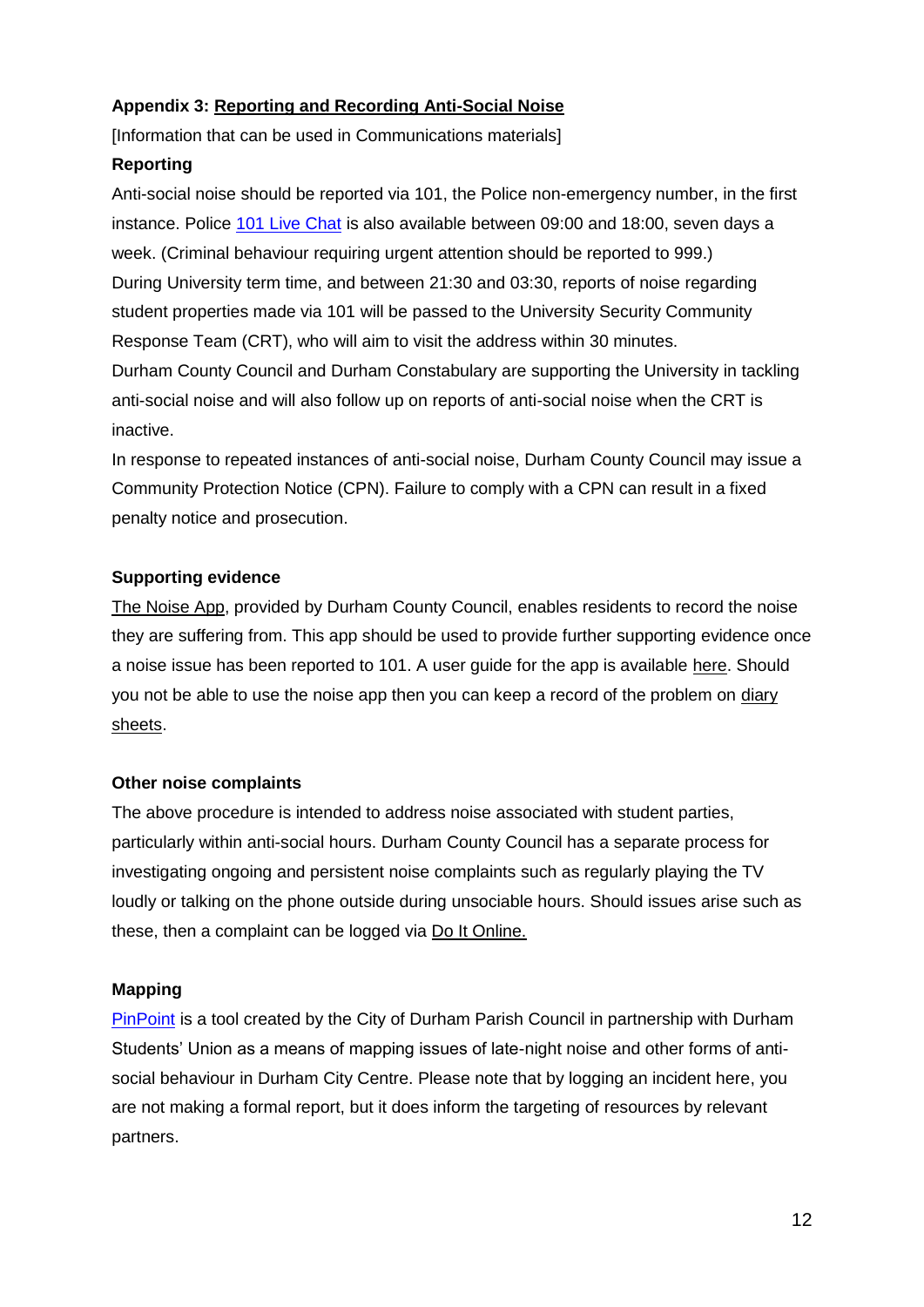### **Appendix 4: Templates**

### **Student Letter for distribution by CRT** *[to include DCC and DU logos]*

Dear Student,

#### **UNIVERSITY SECURITY COMMUNITY RESPONSE TEAM**

Please read this letter in full and engage with the Community Response Team positively. They are working in conjunction with Durham Constabulary and Durham County Council, engaging with students where there is a perceived or actual instance of anti-social noise.

We ask you to treat the Community Response Team (CRT) members with respect; they are supporting the promotion of responsible citizenship and neighbourly consideration, and we would be grateful for your cooperation in providing them with a warm welcome.

#### **What will happen now:**

- 1. The team will ask everyone present to read this letter. This includes everyone in your group regardless of whether they are a tenant or a visitor.
- 2. The team may ask you some questions to identify if there has been anti-social noise.
- 3. You will be asked to provide your full name, date of birth and College. Please comply with this request and show your campus card in order to verify your identity.
- 4. The team will ask you confirm that you understand your responsibilities as a member of the community. The team will give you a copy of the Student Pledge as a reminder of the commitment you made to be a responsible citizen while here in Durham. This can also be accessed on the Durham University website: <https://www.dur.ac.uk/experience/colleges/pledge/>
- 5. The team will encourage you to take action to avoid anti-social noise. Anti-social noise includes loud noise after 11pm and before 7am, and also loud music and other household noise at an inappropriate volume at any time.

#### **What happens next:**

- If this is the first time you have been visited due to anti-social noise, a record of the visit will be maintained by the University.
- On a second instance of anti-social noise, Durham County Council (DCC) will be informed and may issue a Community Protection Warning (CPW).
- In the case of a third instance of anti-social noise, DCC may issue a Community Protection Notice (CPN).
- Failure to comply with a CPN can result in a Fixed Penalty Notice and prosecution.

Information may be shared by the University with DCC and/or with Durham Constabulary Police University Liaison where necessary. It may also be shared with your College where a breach of the Non-Academic Misconduct Procedure has occurred (this procedure is available online: [https://www.dur.ac.uk/colleges.se.division/pvcoffice/conductteam/\)](https://www.dur.ac.uk/colleges.se.division/pvcoffice/conductteam/)

If you require support or advice, please contact Durham Students' Union and/or your College.

#### **Thank you**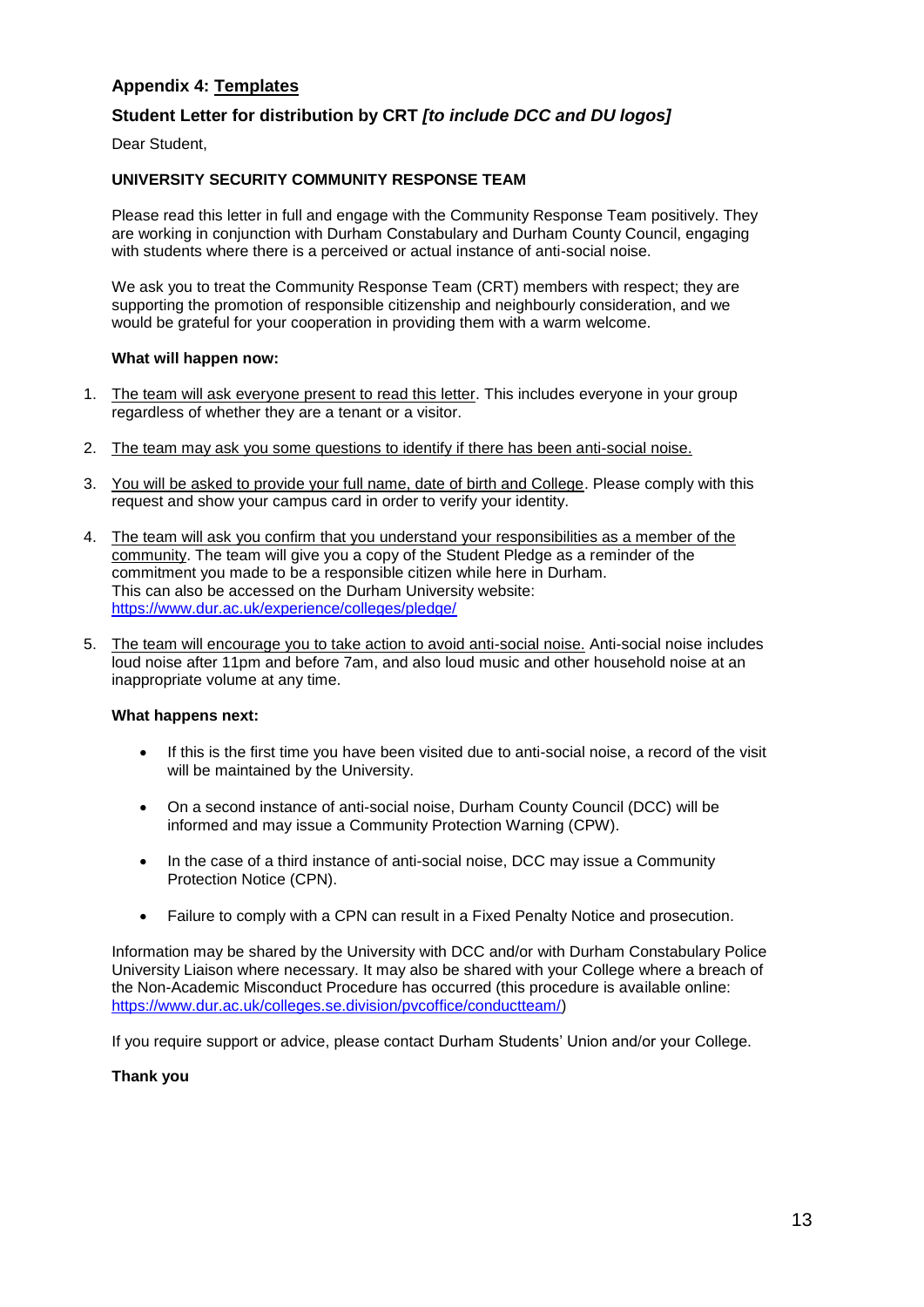Thank you for contacting Durham University.

\* Anti-social noise should be reported via 101, the Police non-emergency number, in the first instance. Police [101 Live Chat](https://www.durham.police.uk/Report-It/101-Live-Chat/101-Live-Chat.aspx) is also available between 09:00 and 18:00.

During term, and between 21:30 and 03:30, reports regarding student properties will be passed to the University Security Community Response Team (CRT), who will aim to visit the address within 30 minutes.

Durham County Council and Durham Constabulary are supporting the University in tackling anti-social noise and will also follow up on reports of anti-social noise when the CRT is inactive.

Supporting evidence may also be submitted via Durham County Council's [The Noise App](https://www.thenoiseapp.com/#/) once an issue has been reported to 101.

In response to repeated instances of anti-social noise, Durham County Council may issue a Community Protection Notice (CPN). Failure to comply with a CPN can result in a fixed penalty notice and prosecution.

We will not be able to update individually on the outcome of every report except in accordance with established partnership agreements.

\* If your enquiry is about anti-social waste disposal, bin usage or other neighbour issues relating to waste and recycling, please contact Durham County Council's Neighbourhood Warden service by telephone on 03000 261 000 or by email at: [help@durham.gov.uk.](mailto:help@durham.gov.uk) The University funds an Enhanced Warden Service during term time to support resolution of such issues, providing a dedicated warden for the City. Further information is available at: [www.durham.gov.uk/neighbourhoodwardens](http://www.durham.gov.uk/neighbourhoodwardens)

\* The University's advice on Coronavirus, including all communications to staff and students, can be found at [https://www.dur.ac.uk/coronavirus.](https://www.dur.ac.uk/coronavirus) If your enquiry is directly or indirectly linked to our coronavirus response please first seek information on these pages. If you do not find the information you need, please contact the University's Covid-19 Incident Control Centre. Operating from 9am to 5pm Monday to Friday (except on bank holidays), the centre can be contacted by telephone on 0191 334 0000 or by email at [information.centre@durham.ac.uk.](mailto:information.centre@durham.ac.uk) Please note that operating hours may vary over holiday periods - please check our website for details.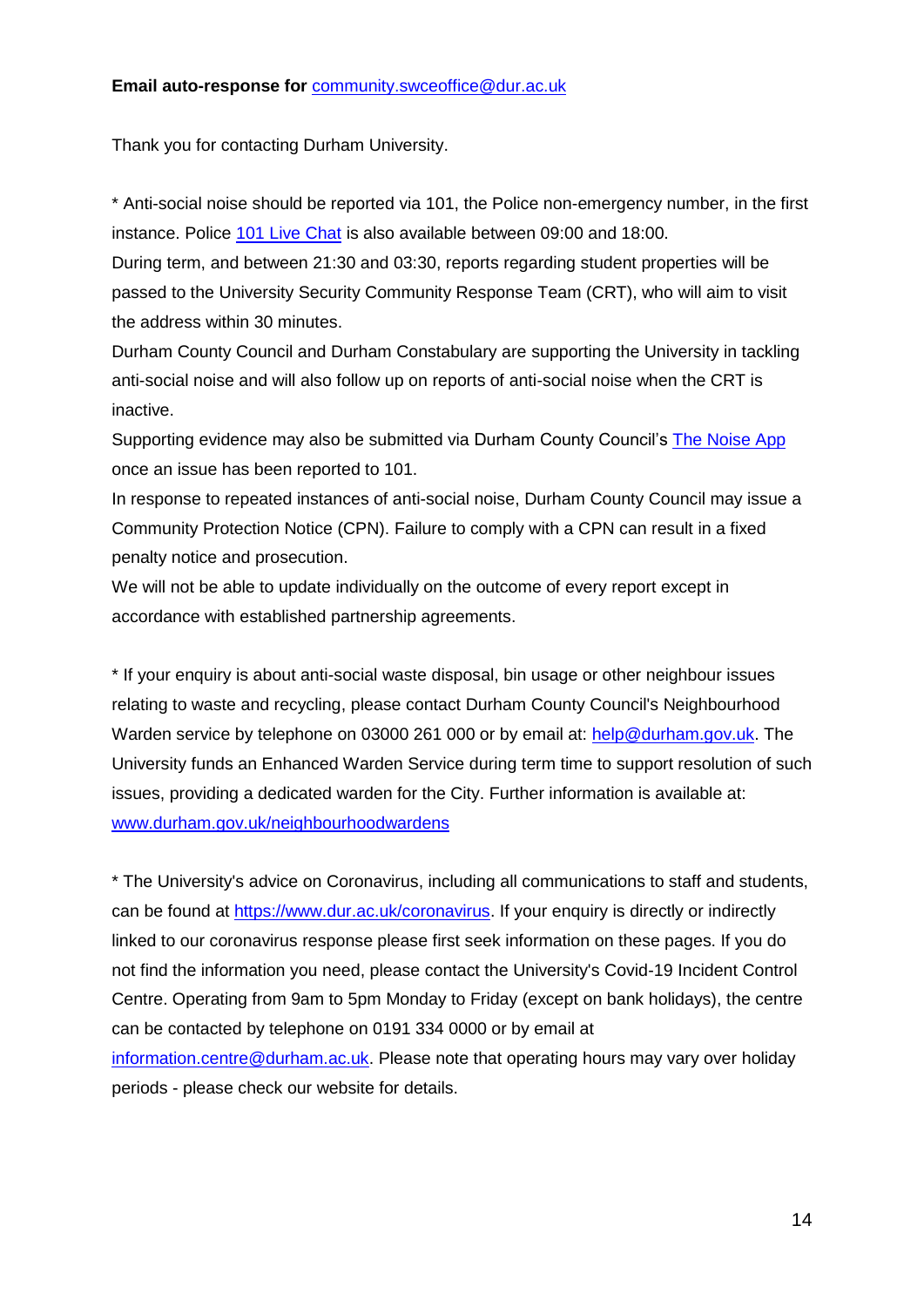# **Appendix 5: Process Summaries**

# **Process Map**

|                           | <b>CRT</b>                             | <b>DU</b>                  | <b>DCC</b>                   |
|---------------------------|----------------------------------------|----------------------------|------------------------------|
| <b>Disturbance 1</b>      | CRT attend; take Engage,               |                            |                              |
| Call to 101 $\rightarrow$ | Explain, Encourage approach            |                            |                              |
|                           | (EEE)                                  |                            |                              |
|                           | <b>Issue Student Letter and Pledge</b> |                            |                              |
|                           | Give verbal reminder of:               |                            |                              |
|                           | • Pledge and Code of Conduct           |                            |                              |
|                           | • Use of CPWs and CPNs                 |                            |                              |
|                           | • Being quiet, especially              |                            |                              |
|                           | between 11pm and 7am                   |                            |                              |
|                           | • Avoiding unreasonable noise          |                            |                              |
|                           | at any time                            |                            |                              |
|                           | • Neighbourly behaviour                |                            |                              |
|                           |                                        |                            |                              |
|                           | CRT reports sent to                    | DU records CRT visit       |                              |
|                           | <b>Community Liaison Manager</b>       |                            |                              |
| <b>Disturbance 2</b>      | CRT visit as at Disturbance 1          | DU records CRT visit and   | <b>DCC records CRT visit</b> |
| Call to 101 $\rightarrow$ |                                        | shares necessary data with |                              |
|                           |                                        | <b>DCC</b>                 |                              |
|                           |                                        |                            | <b>DCC Officer visits</b>    |
|                           |                                        |                            | property during the day      |
|                           |                                        |                            | and issues CPW               |
| <b>Disturbance 3</b>      | CRT visit as at Disturbance 1          | DU records CRT visit and   | DCC records CRT visit        |
| Call to 101 $\rightarrow$ |                                        | shares necessary data with |                              |
|                           |                                        | <b>DCC</b>                 |                              |
|                           |                                        |                            | <b>DCC Officer visits</b>    |
|                           |                                        |                            | property during the day      |
|                           |                                        |                            | and issues CPN               |
| <b>Disturbance 4</b>      | CRT visit as at Disturbance 1          | DU records CRT visit and   | DCC records CRT visit        |
| Call to 101 $\rightarrow$ |                                        | shares necessary data with |                              |
|                           |                                        | <b>DCC</b>                 |                              |
|                           |                                        |                            | <b>DCC Officer visits</b>    |
|                           |                                        |                            | property during the day      |
|                           |                                        |                            | and issues fine              |

(PUL will also monitor 101 call log and follow up with DCC/DU as appropriate.)